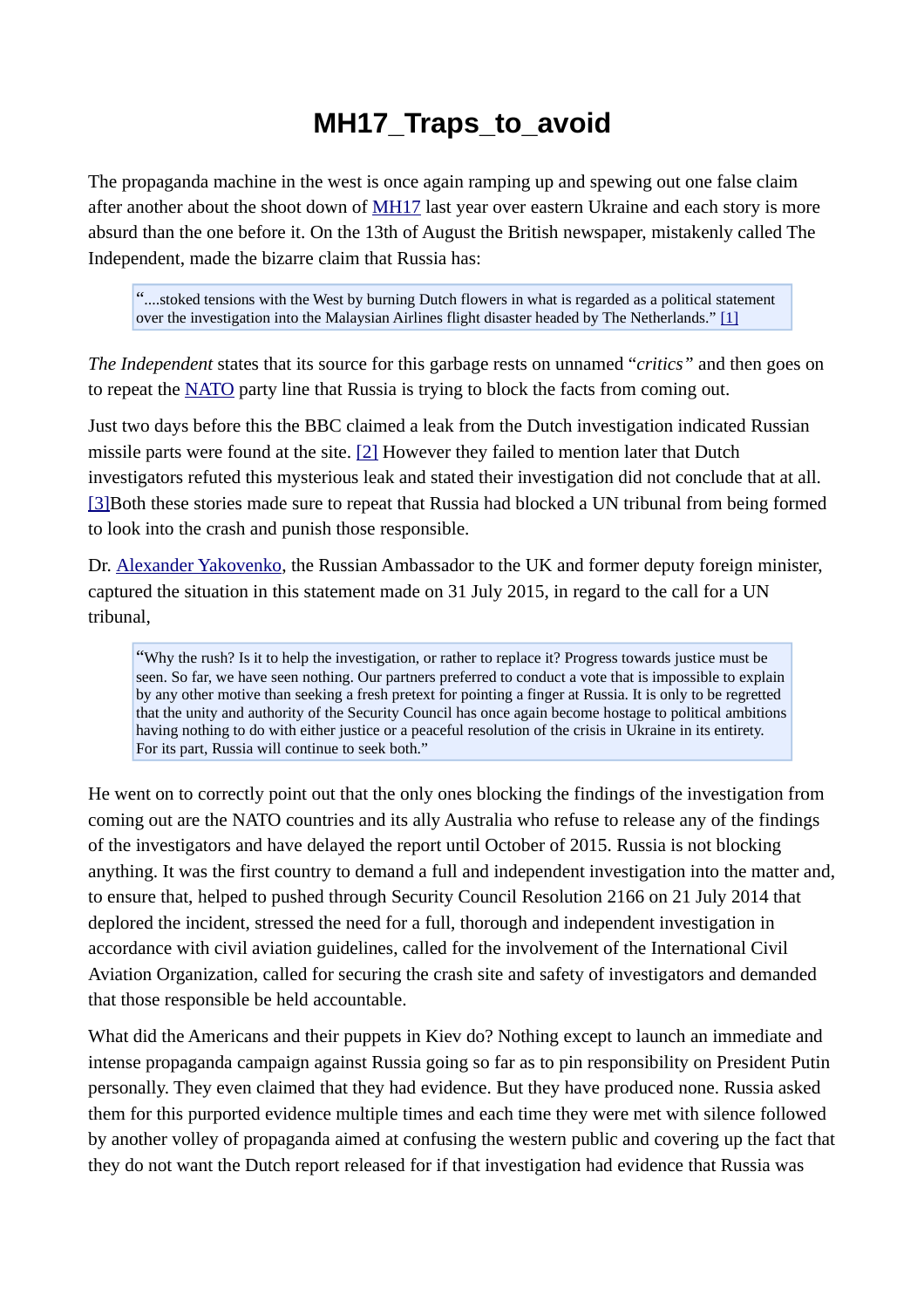involved we can be sure it would have been plastered all over the mass media long ago, instead of these small leaks that drip out on a regular basis to keep the pot boiling.

While NATO engaged in propaganda games Russia insistently called for a transparent, independent and honest investigation, quickly supplied to the investigators its satellite and radar data, eyewitness reports, and technical information regarding Buk missile systems and offered to assist in the investigation. The Americans have said nothing about any of this information of course because all of it points to their allies in Kiev being responsible for the shoot down and because the United States was involved or became complicit by protecting its allies from facing responsibility for their actions.

As for the MH17 tribunal demanded by the probable culprits the United States and its dependencies in NATO and Kiev, Russia was correct to reject that demand and correct to veto the draft resolution.

There is no doubt whatsoever that the push by NATO countries for a UN tribunal to investigate and prosecute those responsible for the shoot down was an intentional provocation against Russia. There was no other purpose for this NATO initiative than to use it to demonize the Russian leadership, to increase the negative war propaganda being put out by the NATO alliance and ultimately to use it as justification for further aggression against the peoples of east Ukraine and Russia.

There must be no doubt in any reasonable person's mind that the only result of the creation of such a tribunal by the Security Council was to be an indictment against President Putin himself accusing him of some type of command responsibility. Once Putin was indicted as a war criminal, the anti-Russian propaganda in the west would increase beyond even the intense levels it now has reached.

We saw what happened to [President Milosevic](https://wikispooks.com/wiki/Slobodan_Milosevic) of Yugoslavia when the Yugoslav tribunal indicted him with war crimes at a point during the NATO attack in 1999 when the French and Germans were looking for a political solution. The US driven indictment, arranged through their agent Louise [Arbour,](https://wikispooks.com/w/index.php?title=Louise_Arbour&action=edit&redlink=1) effectively killed a political solution since as Arbour stated, and I paraphrase, "*you can't negotiate with a war criminal."*

The same happened to [Muammar Gaddafi.](https://wikispooks.com/wiki/Muammar_Gaddafi) The [International Criminal Court,](https://wikispooks.com/wiki/International_Criminal_Court) again through its US marionettes in the prosecution, labelled him a war criminal and used it to justify their destruction of Libya. Both Milosevic and Gaddafi ended up dead at NATO's hands.

What's more the UN Charter does not give the Security Council the right or jurisdiction to create these ad hoc tribunals and in fact this possibility was explicitly excluded when the International Court of Justice was created which has very limited jurisdiction and none over criminal matters. Of course tribunals have been created as a matter of fact despite this problem but an illegal precedent is still illegal no matter how many times it is repeated.

It is clear that the ad hoc tribunals previously set up for Yugoslavia and Rwanda were set up during a period when Russia was under the sway of President Yeltsin and others willing to act in US interests without caring about the implications for Russian and world interests. **Russia, and China lost all control over the funding, staffing and running of these tribunals from the very beginning which, from the personal experience of this writer and other defence counsel, are controlled at all levels by western intelligence assets** [Wikispooks' emphasis].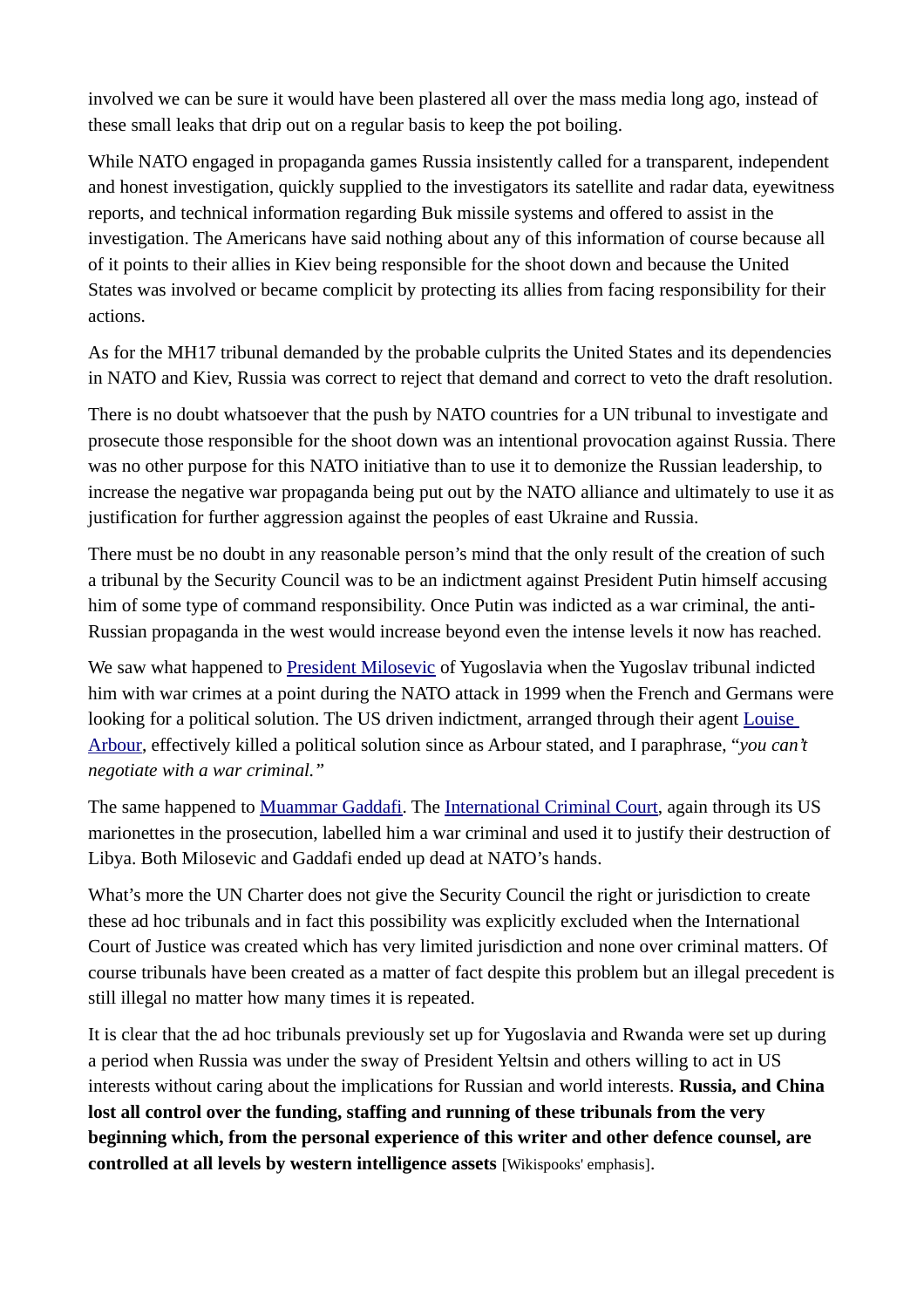The indictments and evidence at these tribunals are concocted against selected accused for three reason; to defame the leaders targeted, to justify the western aggression against these countries, and finally to cover up the real role of the west in these wars.

A further problem with the proposed MH17 tribunal was the claim that it was a matter under Chapter VII of the UN Charter, that is, a matter of international peace and security. The fact that the other ad hoc tribunals have been created under Chapter VII reveals their true political nature. But in the case of MH17, no such argument can be validly made since there has never been an example of a plane being brought down in any circumstances that has triggered the use of Chapter VII of the UN Charter. **No call was made by anyone to create a UN tribunal with regard to the downing of the Iranian, Libyan and Korean airliners or even the downing of the plane carrying Dag Hammarskjold, the UN Secretary General, in 1961. It seems when western interests might be affected, the less that is known, the better**.[Wikispooks' emphasis].

But there was another problem with the proposal that reveals its true political nature. A court can only try those accused of a crime determined to have taken place and can only try accused against whom there is evidence. In regard to MH17 there is the NATO propaganda on one side claiming Donbass militias were involved, aided and abetted by Russia, but without any evidence of this being produced, and, on the other hand, evidence supplied by eye witnesses, air traffic controllers, Ukrainian military pilots and Russian radar plots that indicate that it was more likely shot down by a Ukrainian government Sukhoi jet fighter. In any case, whatever the facts really are, the investigation is not complete and not complete because the NATO alliance refuses to release information that is necessary to make a determination as to who is responsible and what their motives were.

Since NATO is not willing to offer this information to investigators now nor to make it public why would they do so if a tribunal were created? They would not. They would have used that tribunal as a forum to bash Russia, fabricate evidence and used it to justify even more western aggression.

The proposal was clearly a trap for Russia and so its veto of July 29th was welcome news. Russia will continue to face criticism from the usual suspects in NATO and more ravings by [Samantha](https://wikispooks.com/wiki/Samantha_Power)  [Power](https://wikispooks.com/wiki/Samantha_Power) in the Security Council and more bizarre stories in the western press that it is trying to stop "*justice"* or is afraid of the investigation, but better to treat these false accusations with a dismissive wave of the hand than to have taken the bait and be faced with the constant harassment, and injustice that would have surely followed if such a tribunal had been approved.

But the constant propaganda clearly signals the intent of the NATO countries and that is to try to overthrow the government of Russia one way or another. Russia avoided the NATO tribunal trap, but there is no doubt that other traps will be set and one of them and perhaps the most important is the propaganda trap we in the west must learn to recognise and avoid so that we do not fall into the worst trap of all, supporting aggression that profits the few but risks the nuclear annihilation of us all.

## **References**